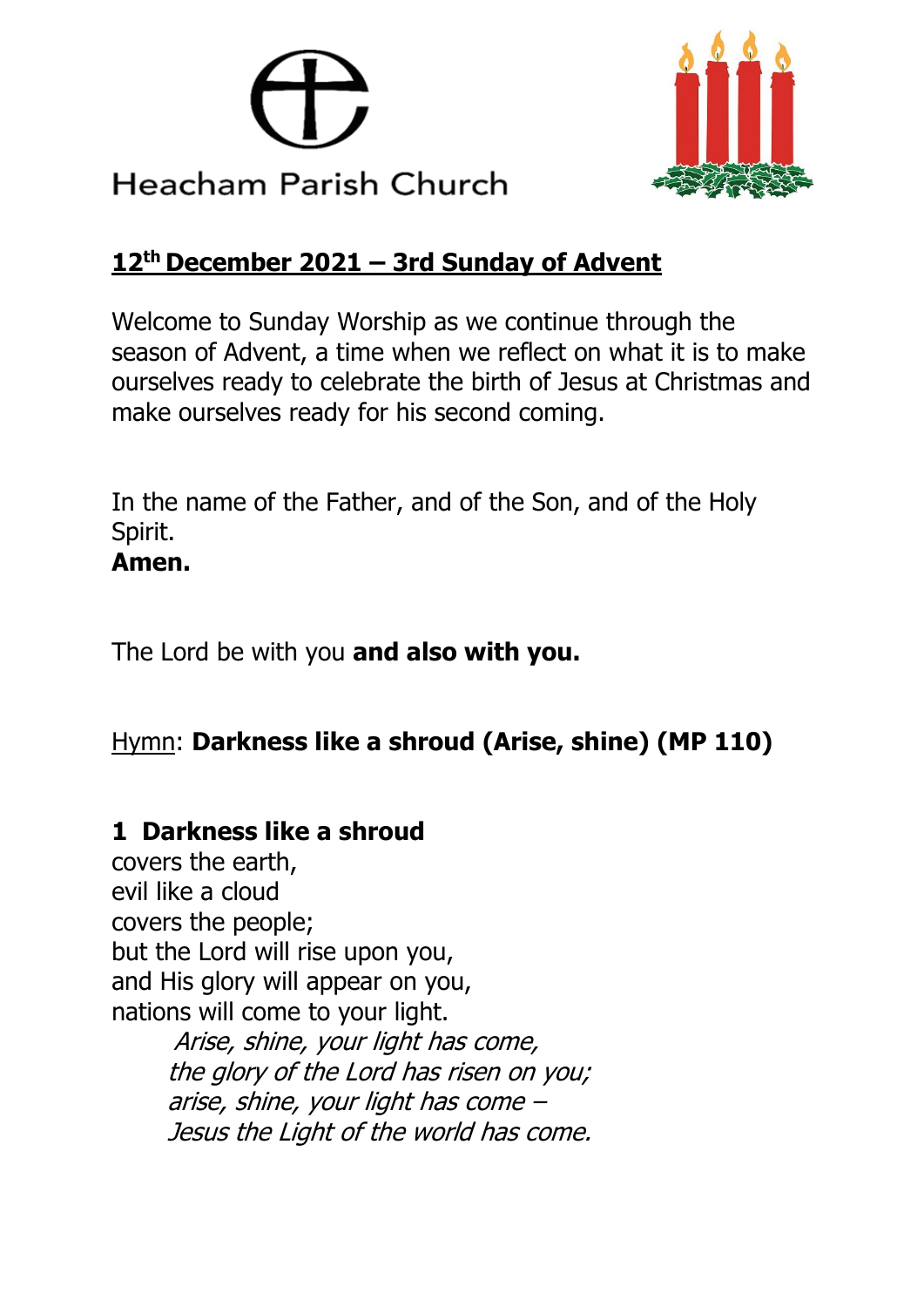2 Children of the light, be clean and pure; rise, you sleepers, Christ will shine on you: take the Spirit's flashing two-edged sword and with faith declare God's mighty word; stand up, and in His strength be strong! Arise, shine….

3 Here among us now, Christ the Light kindles brighter flames in our trembling hearts: Living Word, our lamp, come guide our feet – as we walk as one in light and peace, justice and truth shine like the sun. Arise, shine….

4 Like a city bright, so let us blaze; lights in every street turning night to day: and the darkness shall not overcome, till the fulness of Christ's kingdom comes, dawning to God's eternal day.

> Arise, shine, your light has come, the glory of the Lord has risen on you; arise, shine, your light has come – Jesus the Light of the world, Jesus the Light of the world, Jesus the Light of the world has come.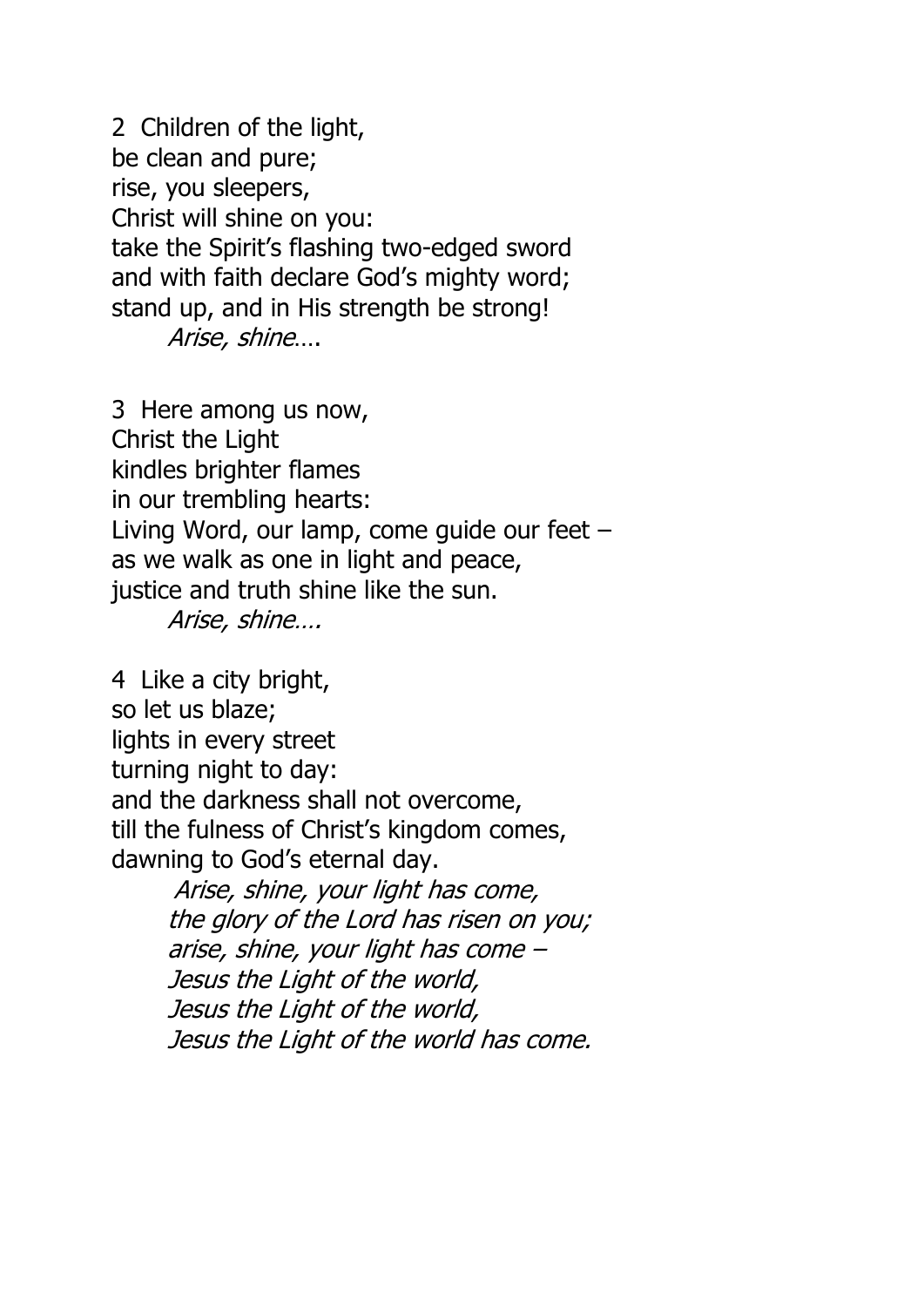# **Prayers of preparation**

**Almighty God, to whom all hearts are open, all desires known, and from whom no secrets are hidden: cleanse the thoughts of our hearts by the inspiration of your Holy Spirit, that we may perfectly love you, and worthily magnify your holy name; through Christ our Lord. Amen.**

### **The lighting of the Advent Candle**

Blessed are you, sovereign Lord, just and true: to you be praise and glory for ever. Your prophet John the Baptist was witness to the truth as a burning and shining light. May we your servants rejoice in his light, and so be led to witness to him who is the Lord of our coming kingdom, Jesus our Saviour and King of the ages. Blessed be God for ever.

# **Prayers of penitence**

Our Lord Jesus Christ said: The first commandment is this: 'Hear, O Israel, the Lord our God is the only Lord. You shall love the Lord your God with all your heart, with all your soul, with all your mind, and with all your strength.' The second is this: 'Love your neighbour as yourself.' There is no other commandment greater than these.

On these two commandments hang all the law and the prophets.

**Amen. Lord, have mercy.**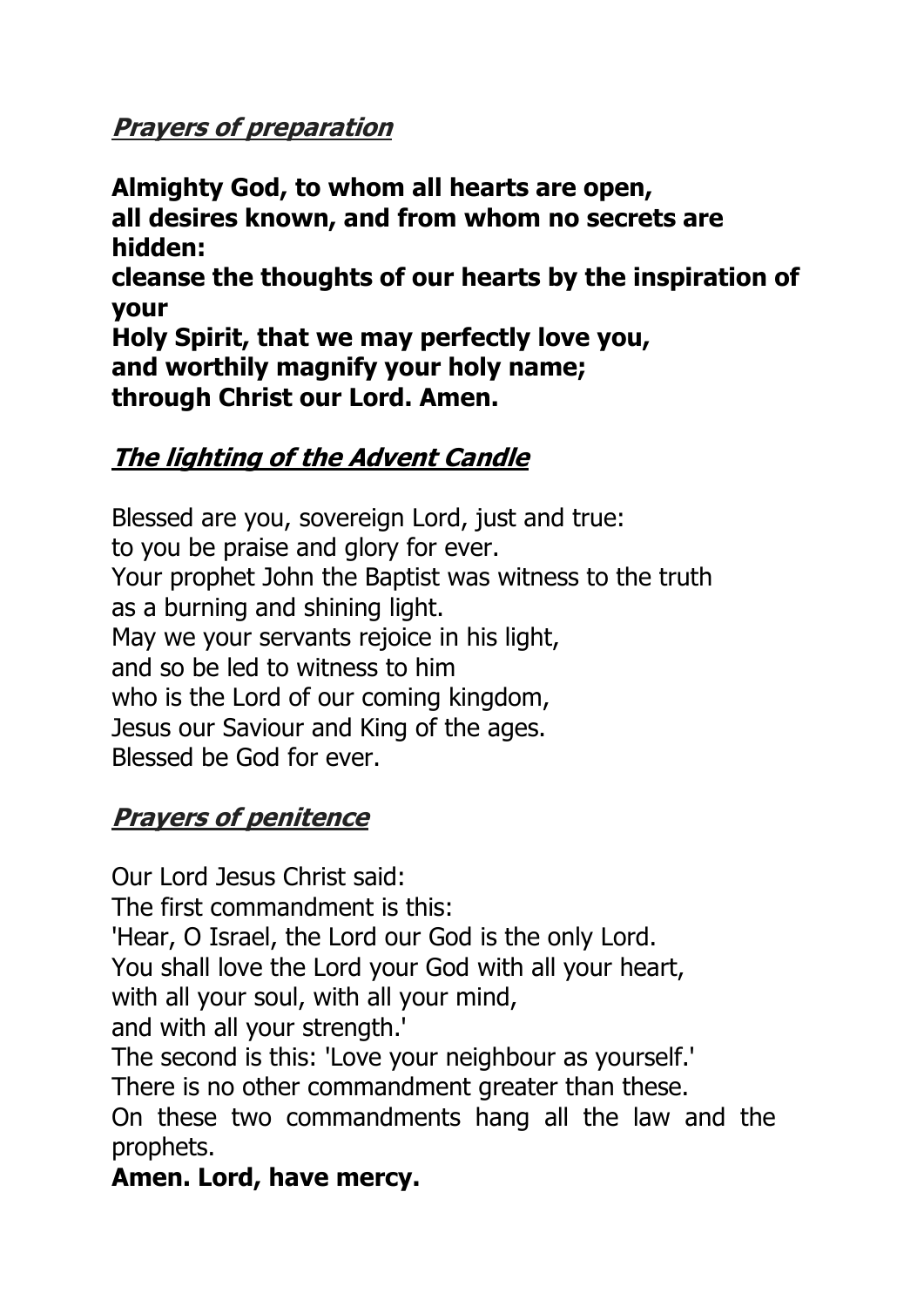When the Lord comes, he will bring to light the things now hidden in darkness, and will disclose the purposes of the heart. Therefore in the light of Christ let us confess our sins.

## **Confession**

**Almighty God, our heavenly Father, we have sinned against you and against our neighbour in thought and word and deed, through negligence, through weakness, through our own deliberate fault. We are truly sorry and repent of all our sins.**

#### **For the sake of your Son Jesus Christ, who died for us, forgive us all that is past and grant that we may serve you in newness of life to the glory of your name. Amen.**

Almighty God, who forgives all who truly repent, have mercy upon you, pardon and deliver you from all your sins, confirm and strengthen you in all goodness, and keep you in life eternal; through Jesus Christ our Lord. **Amen.**

#### **The Collect**

O Lord Jesus Christ, who at your first coming sent your messenger to prepare your way before you: grant that the ministers and stewards of your mysteries may likewise so prepare and make ready your way by turning the hearts of the disobedient to the wisdom of the just, that at your second coming to judge the world we may be found an acceptable people in your sight; for you are alive and reign with the Father in the unity of the Holy Spirit, one God, now and for ever. Amen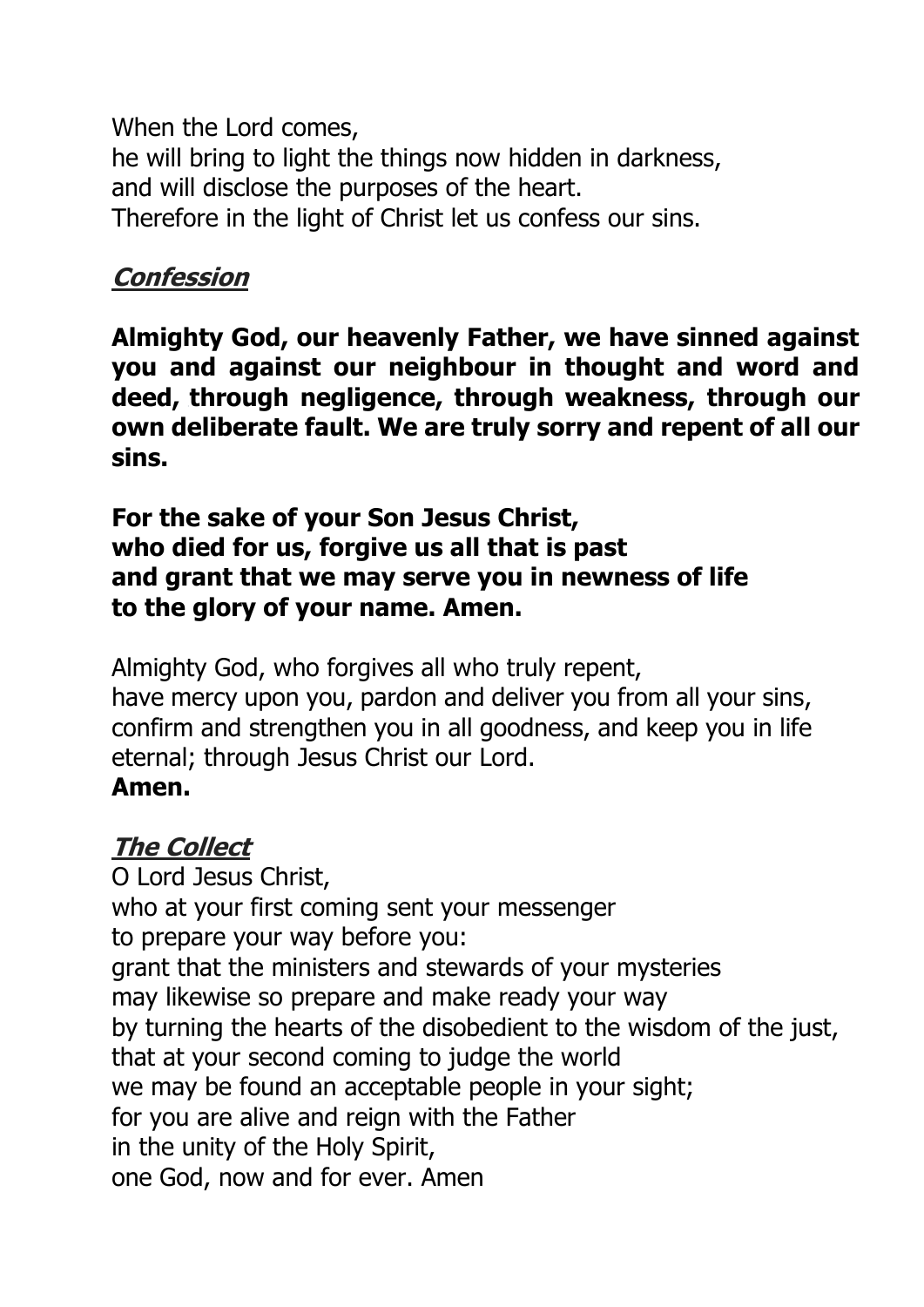# **A reflection** – by Pip

Have you ever been on the receiving end of a warning? I am pretty sure that most of us have. Warning is a good word to use to describe the reading today. The reading starts with rather a stark warning, it really packs a punch. "You brood of vipers, who warned you to flee from the coming wrath?" I am not sure if you are allowed to call people vipers these days, probably infringes a whole load of rights.

Clearly John the Baptist did not care for such social niceties, protocol, or political correctness. He had an urgent mission; he possibly knew that time was short. Being to the point was necessary.

Israel and its people had fallen a long way from the heady days of the exodus and entry into the promised land. The years has passed with exile, oppression, and occupation. The people of God were compromised. They had followed foreign gods and made treaties with other nations. They had not trusted the Lord to deliver them in times of distress. They had built up rules and regulations which bore no resemblance to the spirit of the law Moses had given. They were a people who were uncertain of their heritage, sound familiar?

John made his entrance on to the stage when Israel was under the tyrannical rule of an unstable Tiberius. People where, no doubt, bending rules to live in the situation. Expediency was probably the order of the day, so it is no surprise that John the Baptist follows his warning with instructions. People who came out to see him were told, "to produce fruit in keeping with repentance." In a way it was a challenge to the seriousness of the response to his call. Baptism was a renewal process,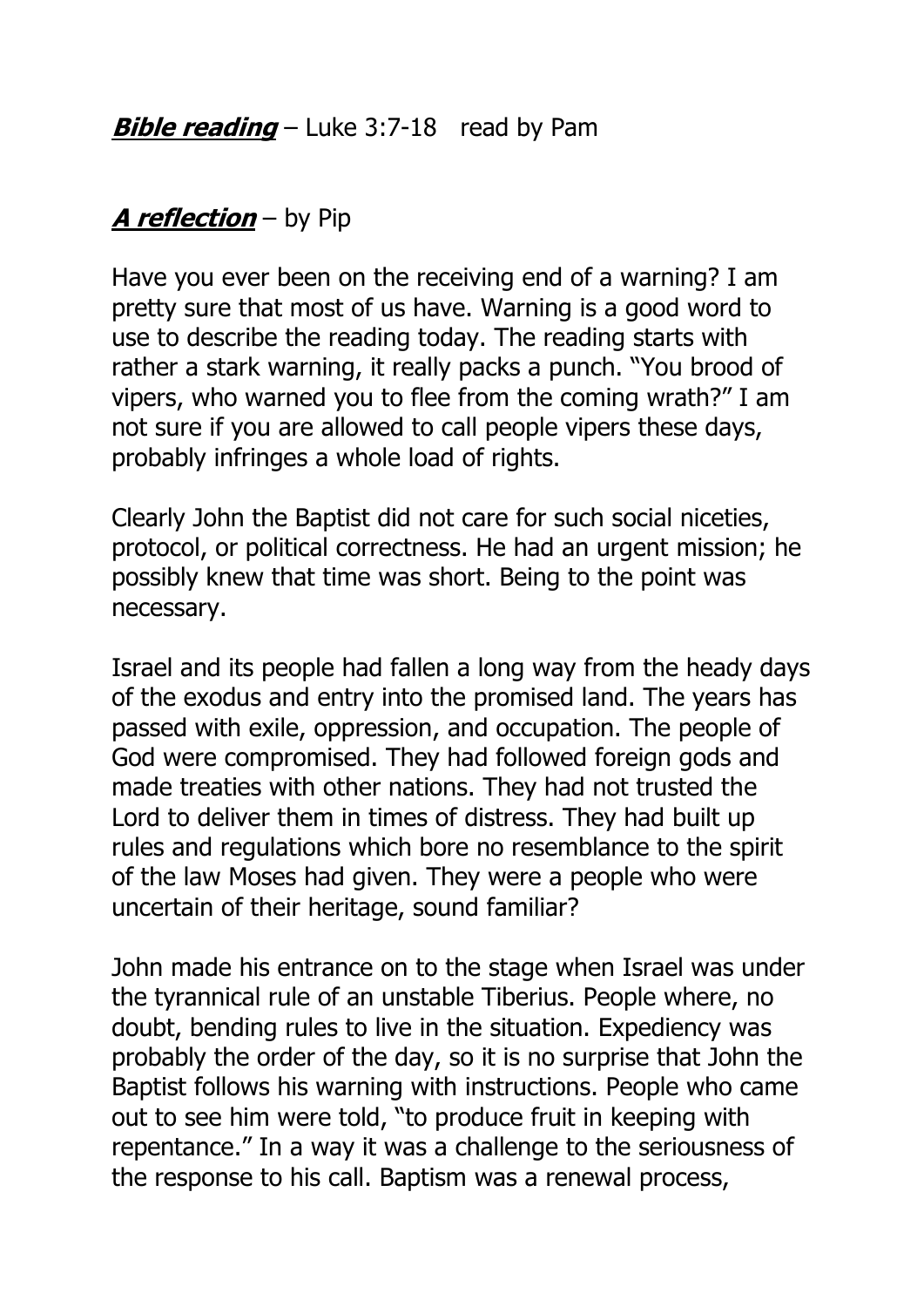marking a new start, a turning around. Genuine repentance is always accompanied by action. John tells his listeners that they cannot assume that their ancestral heritage would save them. It did not exempt them from personal responsibility. It is the same today, living in a country with a Christian heritage does not make us automatically right with God, it is no get out of jail free card.

Advent is a good season to take stock. We started on the first Sunday with John, not the Baptist, asking us if we were ready. Veronica urged us last week to be more prayerful. This week it is about action. In the reading it is clear that the stakes are high. John says, " the axe is already at the root of the tree, and every tree that does not bear fruit will be cut down and thrown into the fire."

Loving Jesus, being part of His family, means we are fruit bearing people. It means we allow His in-dwelling Holy Spirit space to work in our hearts. Showing us our wrong doings. We pay attention, and with His help turn away from things that hurt us and harm others. It means we love as Jesus did. We express the evidence of the presence of Jesus in our lives in as many ways as we possibly can. Action means we display the fruits of the spirit even when we do not feel like it!

When the crowd says to John "what should we do then?" He told them plainly, no sugar coating, no get out clause. Share what you have, do not cheat, be content.

So, what do we do as we live post John the Baptist, in the knowledge of a risen Lord?

John the Baptist is a good example to follow. He was a man who was focused. He was a man of God. People wanted to be with him, to hear what he had to say. John's testimony about Jesus drew people to him, even though he himself was a little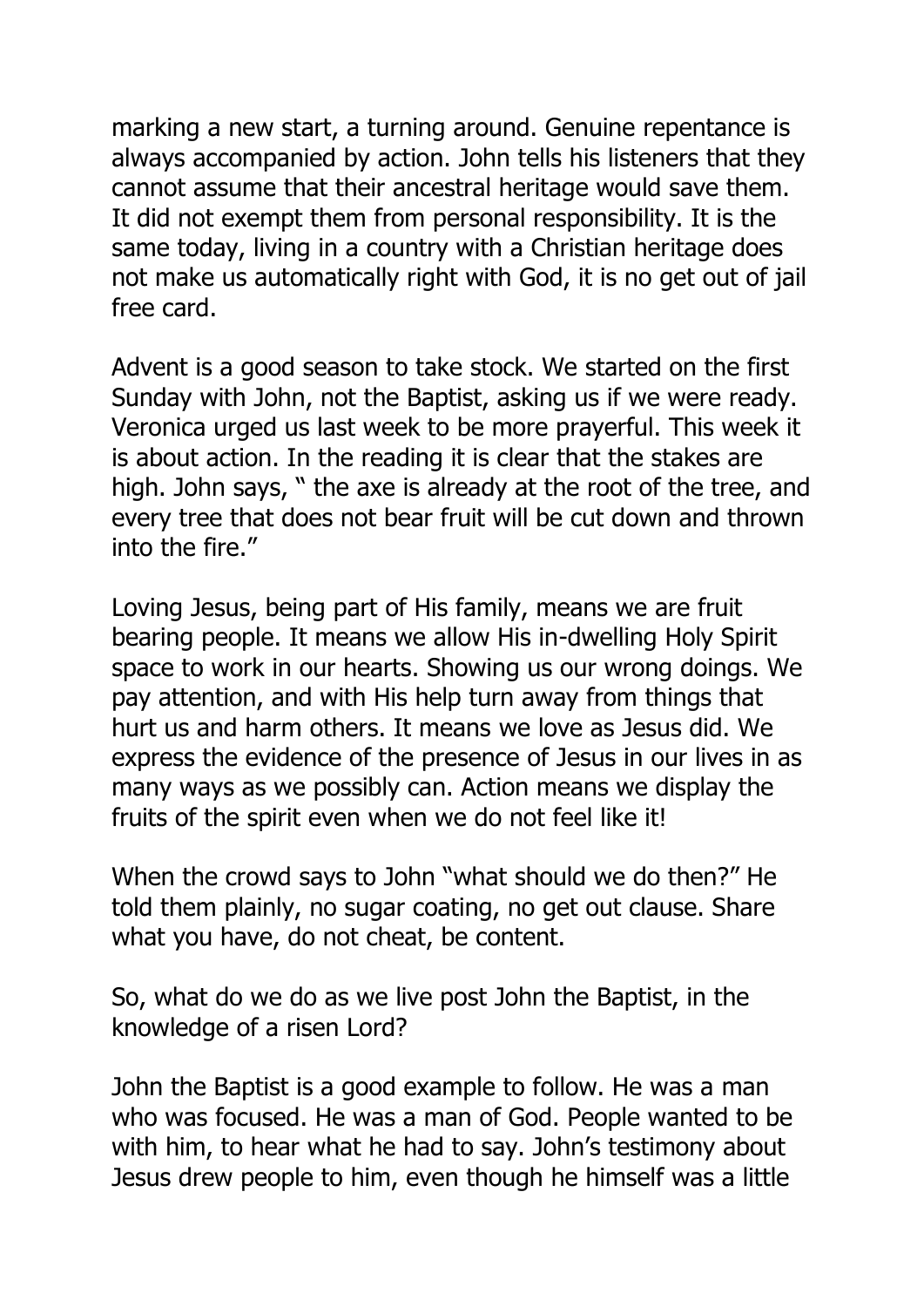strange with his diet and wardrobe. John said, "I have seen, and I testify that this man is the son of God."

Do we make ourselves attractive to others? Do people look at us and trace an outline of Jesus, or do they see as much of him as a cloudy day. We are not John the Baptist with a specific mission, but we are children of God. Our mission is to point people to Jesus with the strength that He enables. We are "a royal priesthood, a people belonging to God so that we may declare the praises of him who called us out of darkness into his wonderful light."

We can all make a difference in a weary world that has lost sight of the light. We recognise, like John knew, the position of centre stage belongs to Jesus. John said, "the friend who attends the bridegroom waits and listens for him and is full of joy when he hears the bridegroom's voice. That joy is mine and is now complete. He must become greater, I must become less."

Friends, all of our actions should show that we have Jesus at the centre of our lives, and because of that our joy is complete. Are we there yet? Have we reached the place where our first thought is to ensure that all the glory goes to Jesus? Every time there is a success, every time things fall into place, every time it just could not get any better. They are the give glory to God moments. It is the joy of hearing the bridegroom's voice.

The truth is when it comes to actions, fruit, and giving God the glory, sometimes we see the moment and sometimes we don't. John the Baptist had moments of doubt too. Remember his prison cell message "Are you the one to come or should we expect someone else?" Like us, John was human. From the despairing place of the prison cell, with death on the horizon, he needed reassurance. He needed a word from the lord,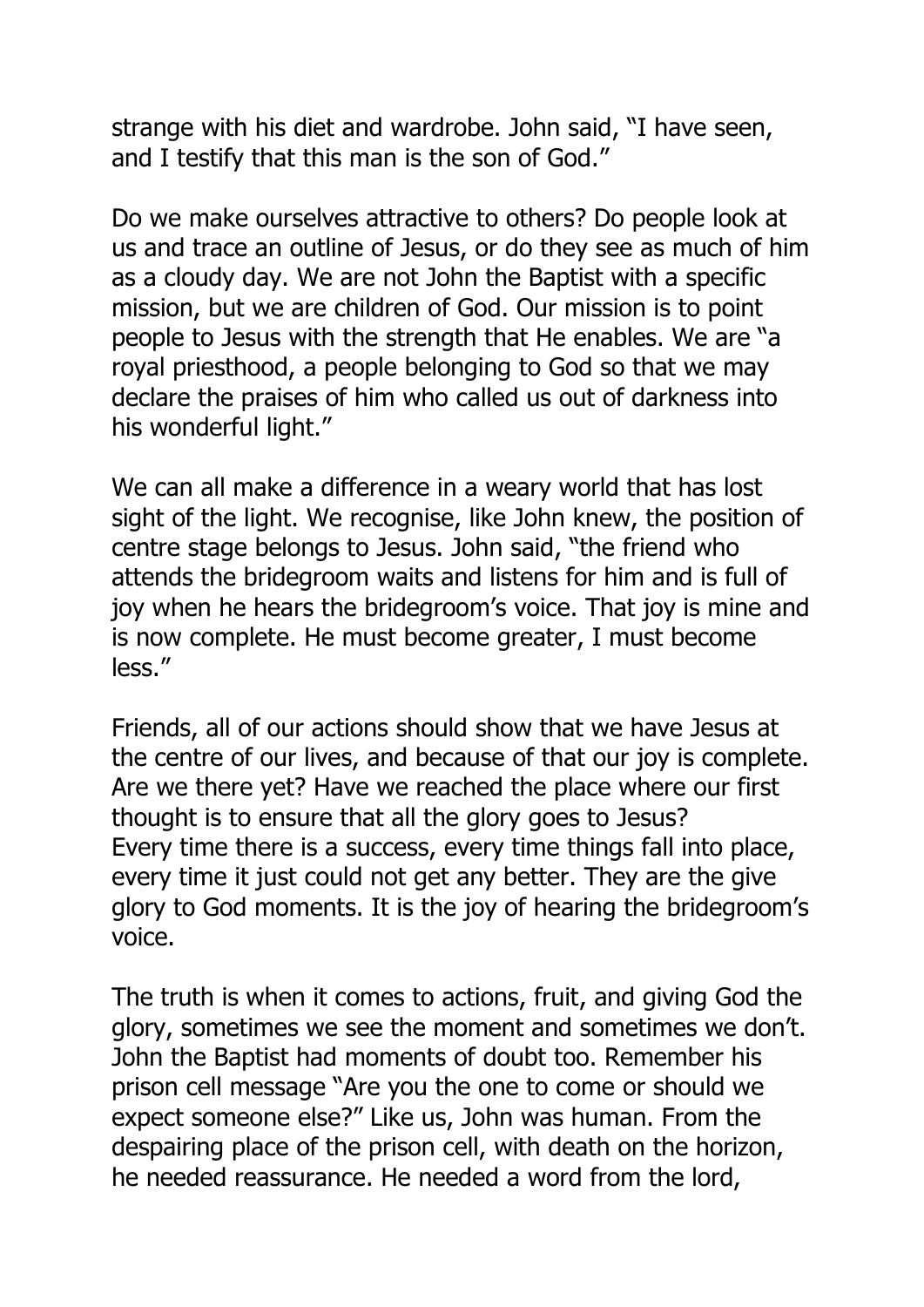spoken into his situation to ease it, to help him make sense of it. What was the answer? "Blessed is the man who does not fall away on account of me."

Let's make space to reflect on all our current circumstances, they will very much be reflected in our actions. If we are in a good place at the moment we can share joy and completeness in Christ, as John did in the early days. If, like John in the latter days, things are difficult, challenging and trying then we need to ask for the Lord's help. We need to remind ourselves "Blessed is the man who does not fall away on account of me."

Wherever we are at, whatever 2022 holds for us, our action is to remain ready, prayerful, and prepared to take action. So, we can remain faithful witnesses to the loving saviour who is lord of all our lives. In a time of silence let's just stop and commit next year into His precious hands. Let's ask for help to face every difficulty and challenge and also ask for help to be able to recognise and embrace the "give glory to God" moments that will come along in amongst all of the challenges. The lord of heaven and earth will be with us in them all. Amen.

#### **The Nicene Crede**

**We believe in one God, the Father, the Almighty, maker of heaven and earth, of all that is, seen and unseen. We believe in one Lord, Jesus Christ, the only Son of God, eternally begotten of the Father, God from God, Light from Light, true God from true God, begotten, not made, of one Being with the Father; through him all things were made. For us and for our salvation he came down from heaven, was incarnate from the Holy Spirit and the Virgin Mary and was made man. For our sake he was crucified under Pontius Pilate; he suffered death and was buried.**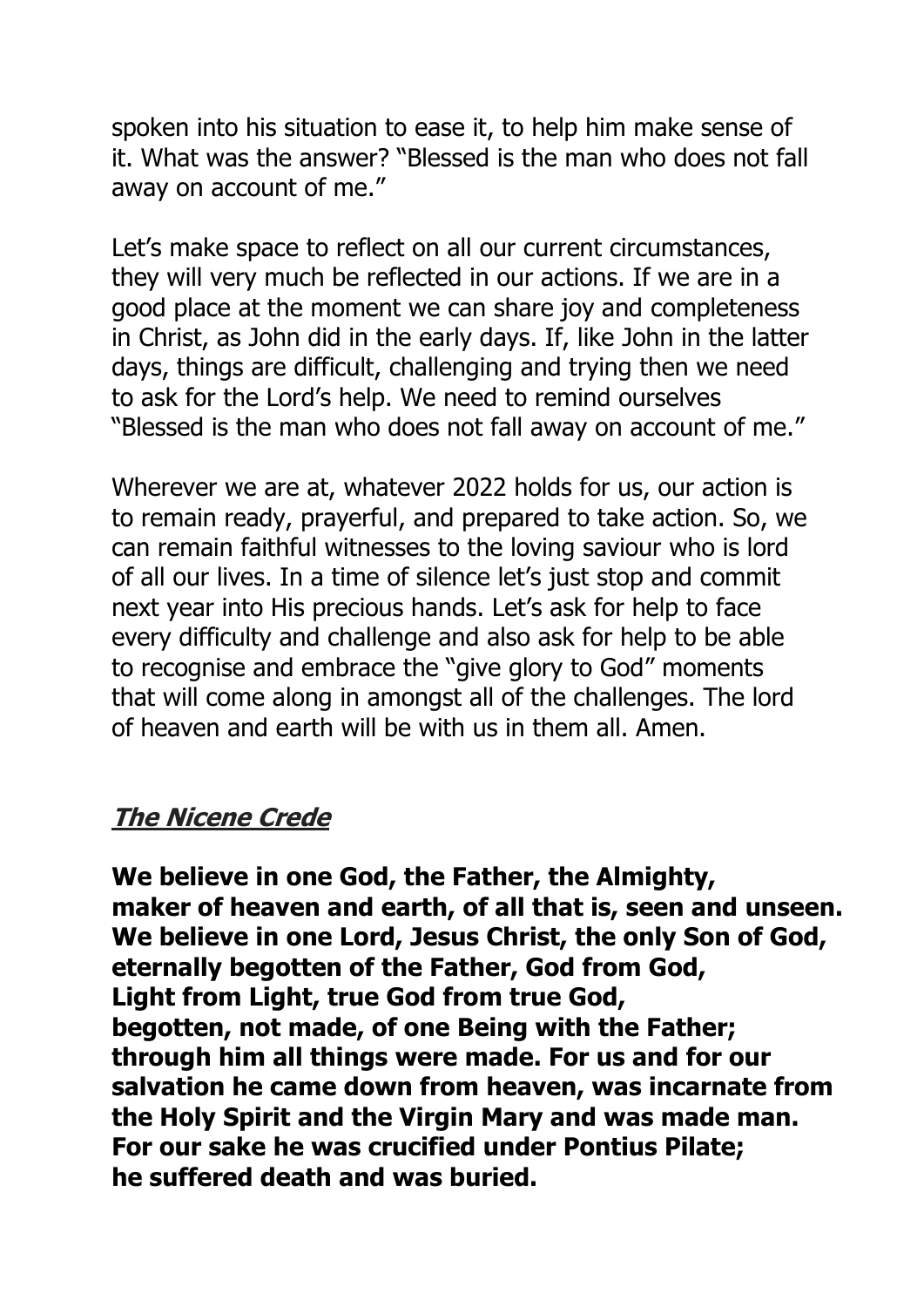**On the third day he rose again in accordance with the Scriptures; he ascended into heaven and is seated at the right hand of the Father.**

**He will come again in glory to judge the living and the dead, and his kingdom will have no end. We believe in the Holy Spirit, the Lord, the giver of life, who proceeds from the Father and the Son, who with the Father and the Son is worshipped and glorified, who has spoken through the prophets.**

**We believe in one holy catholic and apostolic Church. We acknowledge one baptism for the forgiveness of sins. We look for the resurrection of the dead, and the life of the world to come.**

**Amen**

### **Prayers of Intercession** - Led by John W

### Hymn: **Lo, he comes with clouds descending (MP424)**

- 1 Lo! He comes, with clouds descending, once for favoured sinners slain: thousand thousand saints attending swell the triumph of His train; hallelujah, hallelujah, hallelujah! God appears on earth to reign.
- 2 Every eye shall now behold Him robed in dreadful majesty; those who set at nought and sold Him, pierced, and nailed Him to the tree, deeply wailing . . . shall the true Messiah see.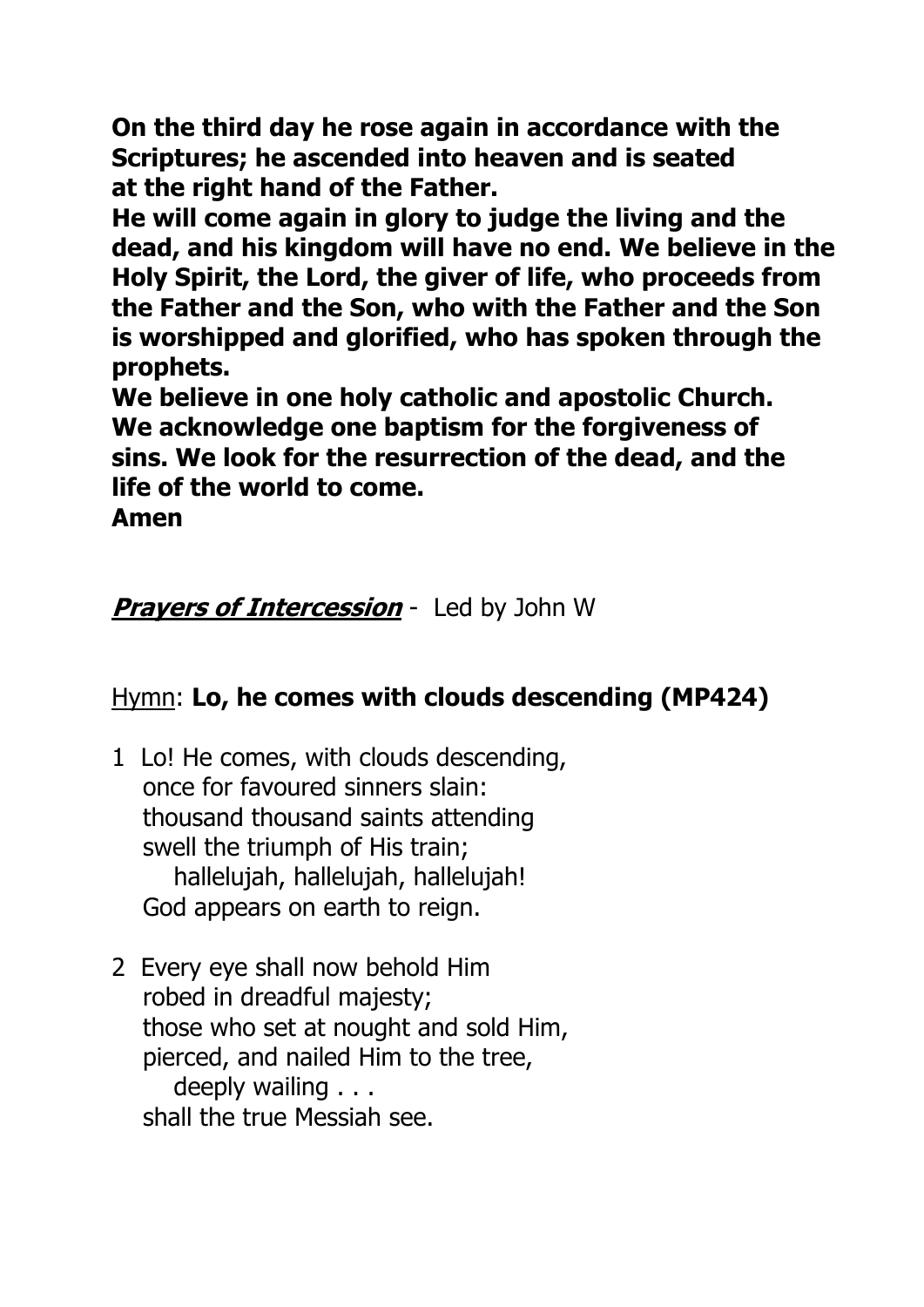- 3 Now redemption, long expected, see in solemn pomp appear! All His saints, by man rejected, now shall meet Him in the air. Hallelujah . . . see the day of God appear.
- 4 Yea, amen! let all adore Thee high on Thy eternal throne; Saviour, take the power and glory, claim the kingdom of Thine own; hallelujah . . . everlasting God, come down!

### **The Lord's Prayer**

#### **Blessing**

Christ the Sun of Righteousness shine upon you, scatter the darkness from before your path, and make you ready to meet him when he comes in glory; and the blessing of God almighty, the Father, the Son, and the Holy Spirit, be among you and remain with you always.

# Hymn: **Tell out, my soul (MP631)**

1 Tell out, my soul, the greatness of the Lord! Unnumbered blessings give my spirit voice; tender to me the promise of His word; in God my Saviour shall my heart rejoice.